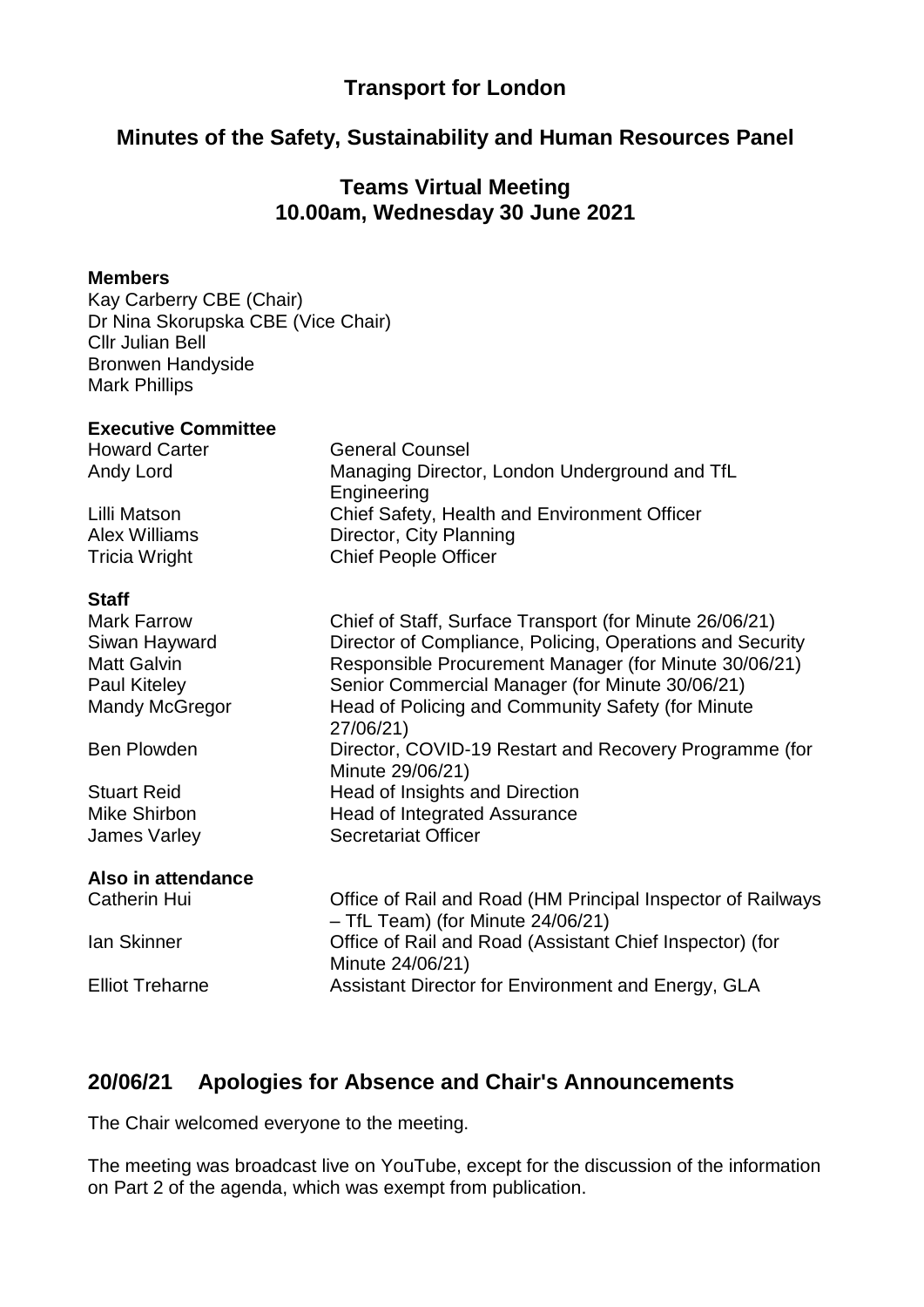An apology for absence had been received from Dr Mee Ling Ng OBE. Gareth Powell, Managing Director Surface Transport and Shirley Rodrigues, Deputy Mayor for Environment and Energy, were not available for the meeting, and Siwan Hayward and Elliott Treharne were attending in their places.

The flexibility of meetings regulations, which applied to TfL from August 2020 and enabled decisions to be taken via video-conference, expired on 6 May 2021. As Members were not able to meet in person due to social distancing measures, the approval of the Minutes would be taken by the Chair, exercising Chair's Action, following the discussion of the item with Members.

The Chair reminded those present that safety was paramount to TfL and encouraged Members to raise any safety issues during discussions on a relevant item or with TfL staff after the meeting.

A fire had broken out in the arches at Elephant and Castle railway station on 29 June 2021. There was no damage to TfL property and London Underground was in contact with Network Rail and the London Fire Brigade to enable any learning from the incident to be shared.

Members confirmed there were no other safety matters they wished to raise, other than those to be discussed on the agenda.

### **21/06/21 Declarations of Interests**

From 12 April 2021, Dr Nina Skorupska CBE was appointed a member of the Royal BAM Group Supervisory Board and her declaration and biography on tfl.gov.uk had been updated. Members confirmed that their declarations of interests, as published on tfl.gov.uk, were up to date and there were no interests that related specifically to items on the agenda.

### **22/06/21 Minutes of the Meeting of the Panel held on 10 February 2020**

**The Chair, following consultation with Members, approved the minutes of the meeting of the Panel held on 10 February 2021 as a correct record.**

#### **23/06/21 Matters Arising and Actions List**

Howard Carter introduced the paper.

#### **The Panel noted the Actions List.**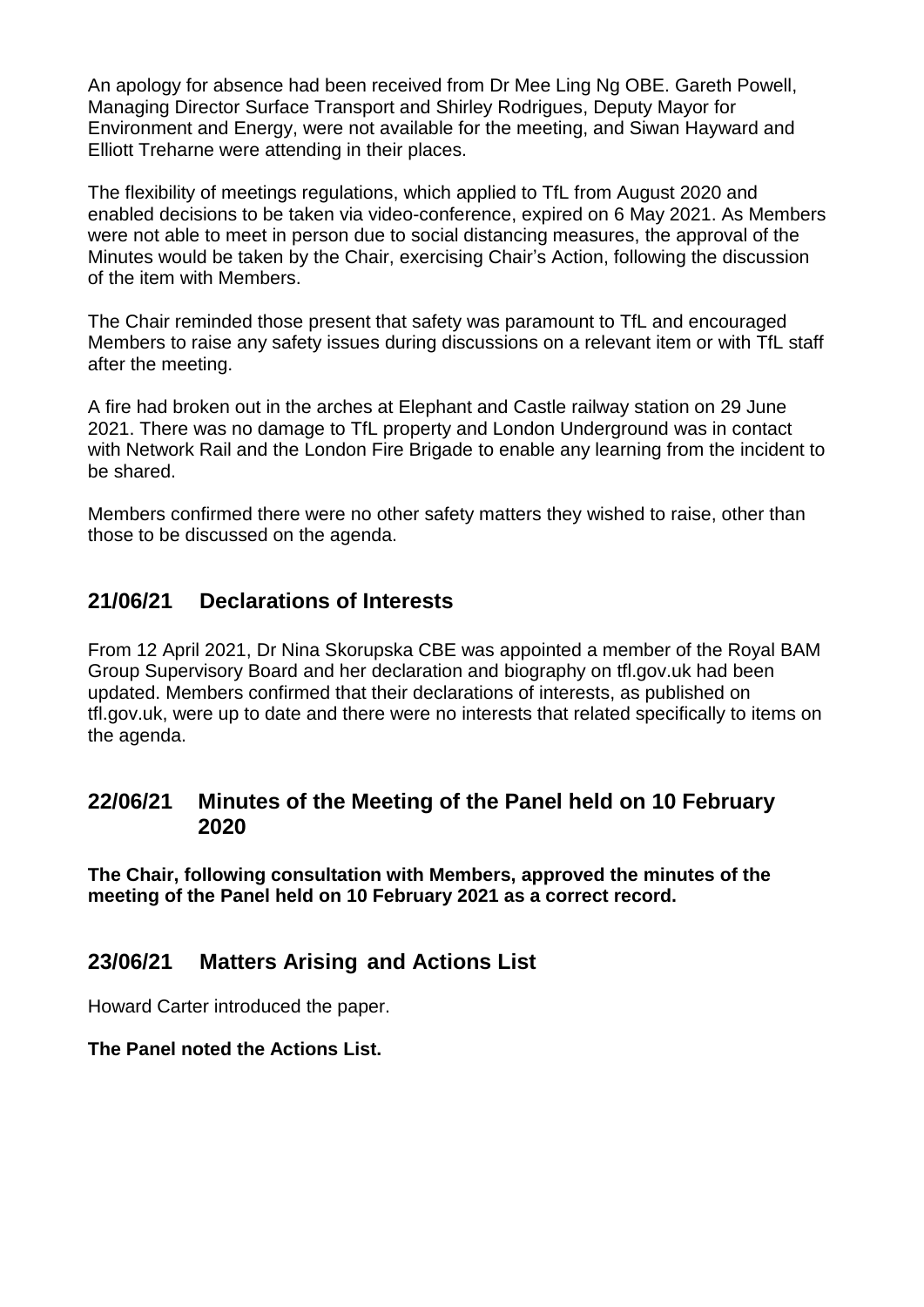# **24/06/21 Rail Safety - Presentation by the Office of Rail and Road**

Lilli Matson, Catherine Hui and Ian Skinner introduced the paper and presentation, which provided an overview of the role of the Office of Rail and Road (ORR) as independent regulator for the rail industry and roads, its current views on safety regulation in TfL during the last year, and its current areas of focus.

The ORR's Vision for Railways was zero industry-caused fatalities, with an everdecreasing risk to passengers, workforce, and public. The RM3 Risk Management Maturity Model was a key component of safety management.

2020/21 had been a challenging year for the rail industry. In London, TfL and its operators continued to respond to the coronavirus pandemic, demonstrating how well it could protect both the workforce and passengers and work in a highly collaborative way.

There had been two fatalities in the year on the London Underground network, both on platforms. Looking ahead, financial pressures arising for the coronavirus pandemic would require a mature and measured response.

Recent regulatory activity by the ORR included management of workplace health and safety risks, coronavirus pandemic impact on workforce and passengers, asset management arrangements, safe track access, Crossrail and its transfer to an operational railway, review of operational incidents and the issuing of an improvement notice in relation to management of platform train interface risk.

TfL's railway operations had well established safety management arrangements to control risks associated with their operations, which had delivered a good level of safety to staff, customers and the public.

Key themes for 2021/22 centred around managing for the future, supporting people and technology.

The ORR's relationship with TfL was good, with positive engagement with railway duty holders. It had found TfL's response to the coronavirus pandemic to be sound and robust and that London's railways continued to deliver a good level of safety for customers and staff. Risk management maturity remained stable.

TfL compared favourably with the rest of the rail industry in the UK. In addition to the RM3 risk model, the ORR also looked at the TfL and Rail Safety Standards Board models and used learning from the Health and Safety Executive.

The work of front-line staff in risk control was an essential factor in operating a safe railway. There was a strong reliance on good quality engagement with staff and it was vital that staff understood their role in risk control.

The recent incidents on the tram network, which were reported at the meeting of the Panel on 10 February 2021, showed that safety management systems needed to have the capability to link incidents together rather than look at them in isolation.

Ensuring the efficacy of assurance systems was at the forefront of TfL work, particularly in areas where there was a paucity of data and where monitoring was a challenge.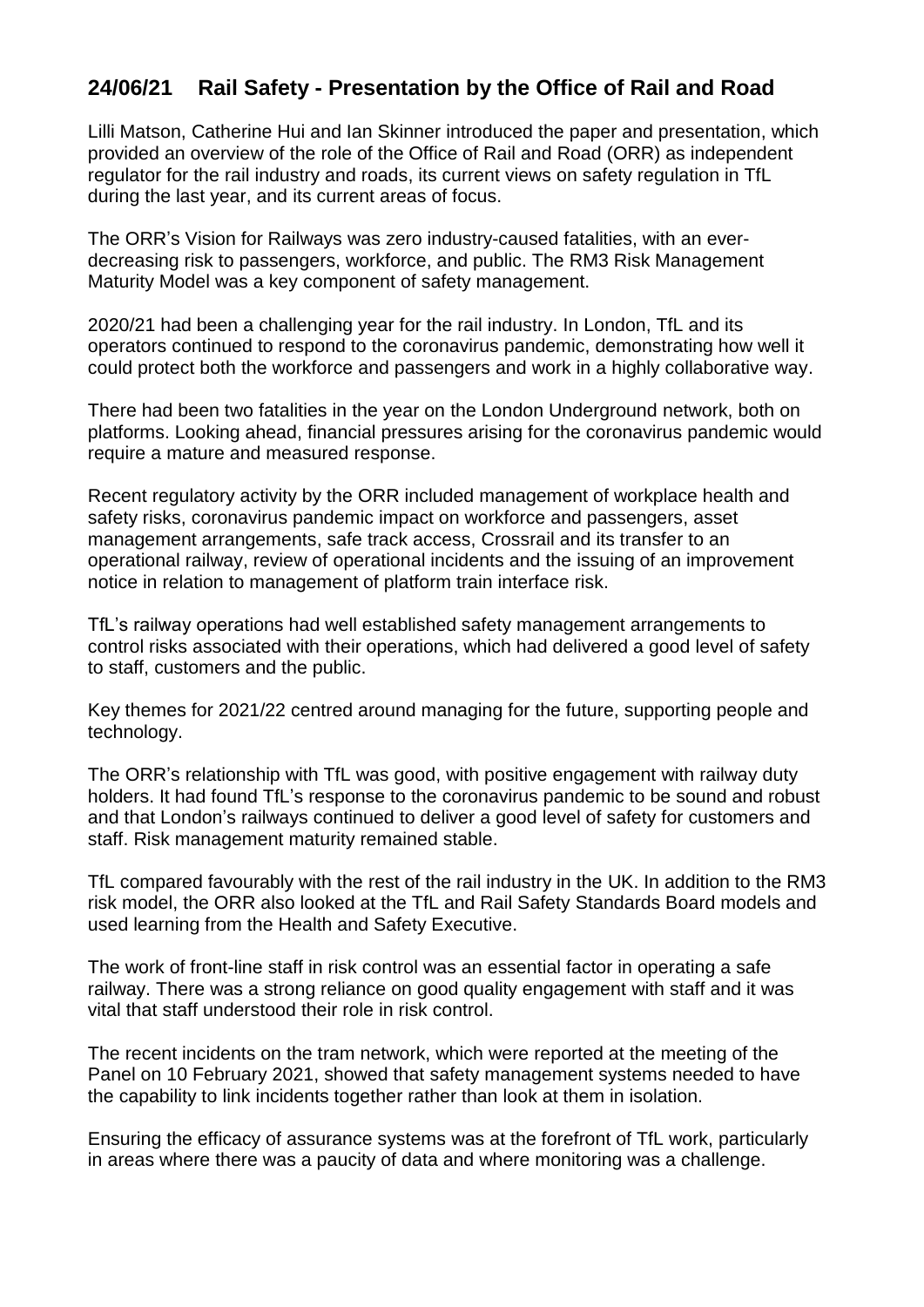The Safety Management System was currently in the process of being re-certified and following completion, Members would be invited to a briefing on TfL's risk maturity model in the autumn. *in the autumn*.

Representatives from the ORR would be invited to a future meeting, in approximately 18 months to provide an update on TfL's management of safety through the transition period following the easing of social distancing measures. **[Action: Lilli Matson]**

#### **The Panel noted the paper.**

### **25/06/21 Quarterly Safety, Health and Environment Performance Report**

Lilli Matson, Andy Lord and Siwan Hayward introduced the report, which provided an overview of safety, health and environmental performance for London Underground, TfL Rail, Surface Transport (including London Overground) and Crossrail for Quarter 4 2020/21 (13 December 2020 – 31 March 2021) and notable incidents outside the reporting period.

The quarter was impacted by the national lockdown measures in place, which affected the number of journeys taken and the risk profile. Overall, performance was positive, and all scorecard measures had been met.

In Quarter 4, there were 17 people killed and early estimates indicate 783 people seriously injured on London's streets. The increase in numbers of cyclists on London's roads had resulted in numbers killed or seriously injured increasing, however the risk remained broadly similar to last year. At present, there was no indication that there were additional factors other than those normally associated with harm to cyclists. The Vision Zero action plan was being refreshed and would address the increase.

There had been an increase in violence and aggression against staff of six per cent against the previous quarter. Nearly half of the reported incidents were against bus drivers and this was in part due to their visible presence on the frontline throughout the pandemic and the role they played encouraging compliance with coronavirus safety measures on buses. The customer profile on buses had also changed during the lockdown period, and this was also acknowledged to be a factor.

It was noted that as public health restrictions were eased, there had been an increase in levels of intoxication and fare evasion on the network, both of which were drivers of aggression against staff. Steps were being taken to mitigate these risks, including increasing the numbers of Revenue Protection staff on London Underground.

The annual review of road safety casualty statistics for 2020 had been published. There had been 96 deaths on the road network and this, taken with the numbers of people seriously injured, represented a 22 per cent decrease on the previous year. Performance was on track with Vision Zero targets. There had also been an 84 per cent reduction in injuries on the bus network. This was encouraging but it had to be recognised that 2020 was an anomalous year.

The Coroner's Inquest into the deaths resulting from the tram overturning at Sandilands, Croydon on 9 November 2016 commenced on 17 May 2021. Panel Members and staff extended their condolences and sympathies to all those affected by the tragic deaths.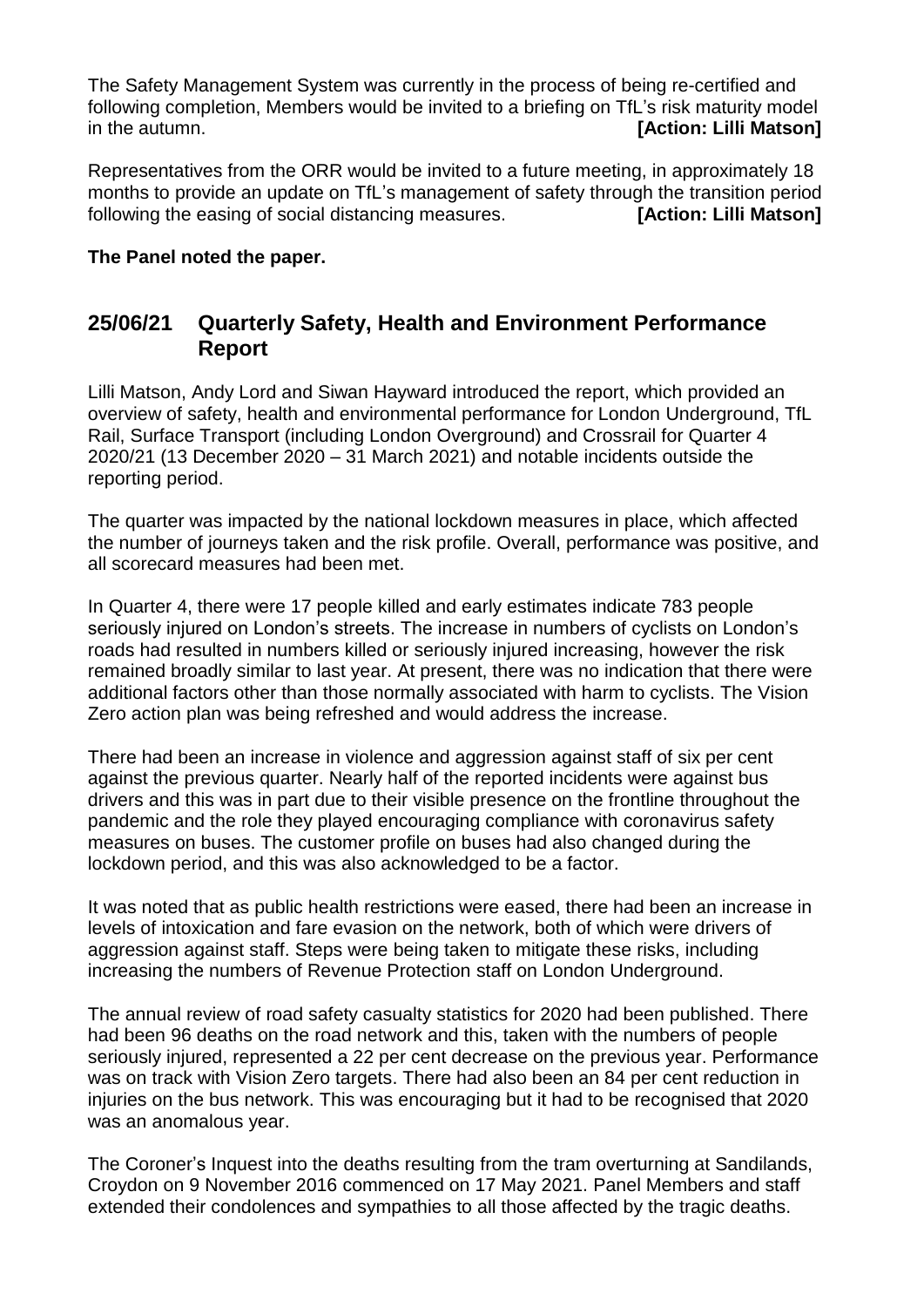Work was progressing well in response to the incidents on the tram network that were reported to the Panel in February 2021. In addition to the individual investigations, four workstreams were being progressed and the Office of Rail and Road had indicated that it was satisfied with the work to date.

This continued to be a challenging time for the health and wellbeing of staff and contractors. TfL was supporting them and was maximising the opportunities for staff to be tested and vaccinated and this was being extended to contractor staff. To date, 90 people who worked on the transport network had tragically lost their lives to Covid-19 since the start of the pandemic.Panel Members and staff expressed their sympathy and condolences to the family and friends of those who had died.

A range of initiatives were being introduced to enhance TfL environmental performance. The Central London Low Emission Zone had its first anniversary recently and work was on track for its expansion. TfL had reduced its CO2 emissions by 18 per cent compared, to the same time last year.

The British Transport Police had investigated the death at Waterloo station of Christian Tuvi, a London Underground contractor, and passed its file onto the Crown Prosecution Service, who would decide if further action would be taken. Panel Members and staff expressed their sympathy and condolences to the family and friends of Christian Tuvi.

As London moved towards the lifting of social distancing restrictions, work was taking place to manage the transition. Operational structures of command remained in place with regular, senior level meetings held on a weekly basis, scenario planning was being used to assess implications and actions. Regular engagement was taking place with staff and trade unions.

An update on the management of risk, including health and wellbeing of staff would be presented to the next meeting of the Panel. **[Action: Lilli Matson]**

Further information on the assurance by trade union representatives of health and safety within the bus operating companies would also be provided. **[Action: Gareth Powell]** 

#### **The Panel noted the report.**

# **26/06/21 Rental E-scooter Trial June 2021 – June 2022**

Mark Farrow introduced the paper, which set out the key areas of risk and the approach to mitigating and reducing these risks through the rental e-scooter trial launched in London on 7 June 2021.

The trial involved extensive data collection and monitoring and co-ordinated work with key stakeholders. The intention was to grow the trial over time and use the findings to inform policy at a London-wide and nation-wide level and further understanding of how escooters could be operated safely.

The trial had entered its fourth week, with 600 rental scooters available across five London boroughs, offered by three operators selected through a rigorous procurement process.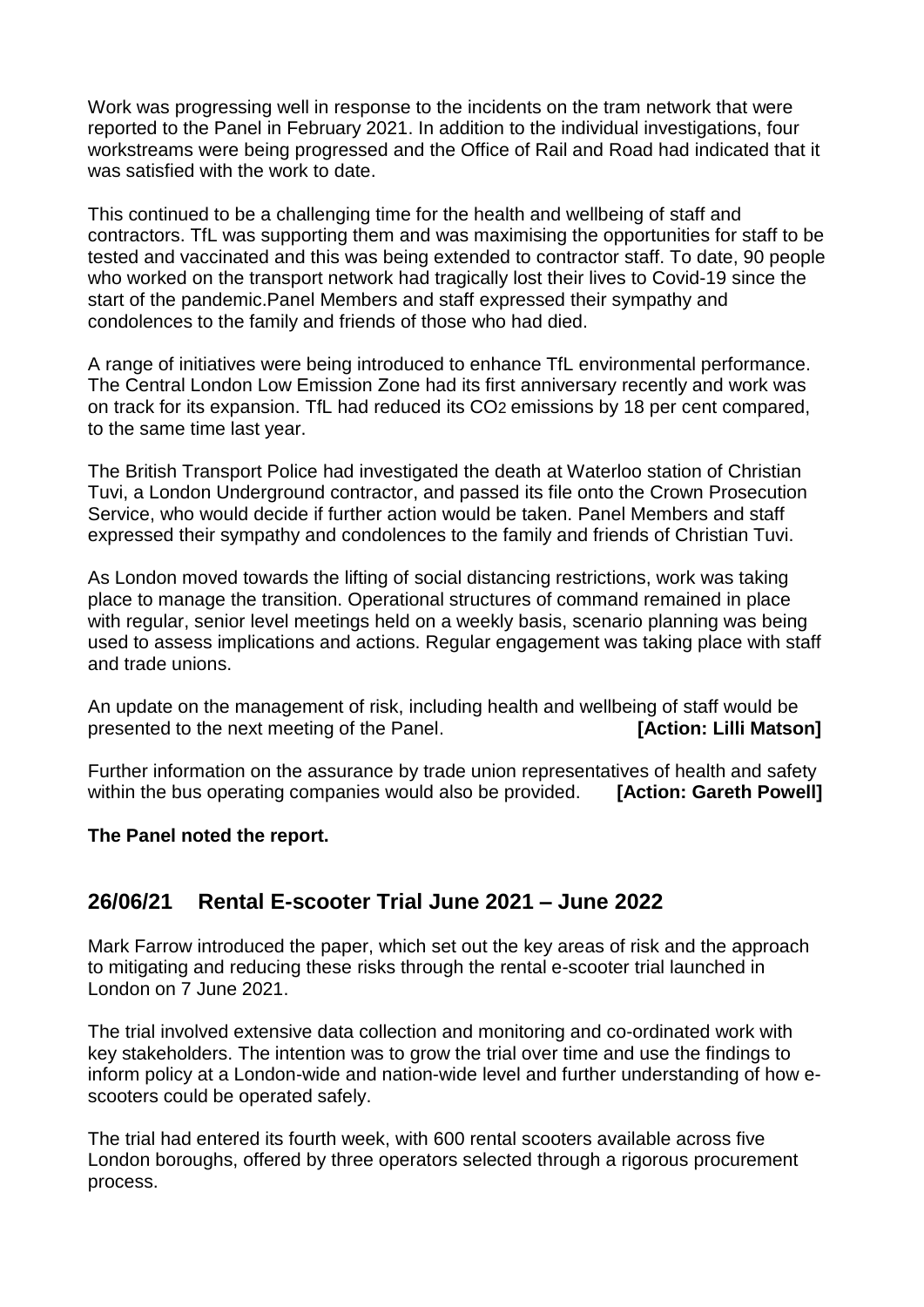Many safety features were designed into the scooter and the rental process. The vehicles were of a robust construction, limited to a maximum speed of 12.5mph, were illuminated at all times and technology prevented their use in certain locations, such as parts of the TfL Road Network or pedestrianised areas. A comprehensive maintenance regime was also required. Users were also required to undergo safety instruction and a provisional driving licence was a minimum requirement. It was acknowledged that safety reporting was important, and consideration was being given to encourage self-reporting of safety incidents. The user experience was always considered in the development of safety functionality and every effort was made to ensure that safety requirements did not become a deterrent to usage. Designated parking spaces were part of the trial.

Work was also taking place to increase public awareness of the differences between the e-scooter trial and the use of scooters by private owners. The Metropolitan Police Service had a good understanding of the trial and had been active in the confiscation of over 1,000 illegally used private e-scooters.

The Panel agreed that, in addition to the focus on safety, there needed to be an emphasis on the sustainable elements of scooter usage. All of the operators had to submit an environmental plan, including a commitment to reaching a target of 100 per cent renewable energy as part of the procurement process.

#### **The Panel noted the paper.**

# **27/06/21 Work-related Violence and Aggression Strategy – 2021/22 Delivery Action Plan**

Siwan Hayward and Mandy McGregor introduced the paper, which set out the Delivery Action Plan for 2021/22.

Kay Carberry and Bronwen Handyside were thanked for their input into the plan and their work around the Work-related Violence and Aggression Strategy.

Progress was being made, with the roll out of 4,500 body worn cameras, recruitment and training of 55 new Transport Support and Enforcement Officers, the creation of a single pan-TfL Work-related Violence and Aggression team and a new customer-facing communications campaign on the consequences of assaulting our people. Successful prosecutions were also communicated to staff. Data reporting was also being reviewed and improved.

Work was also underway on a scoping exercise to identify other staff who could benefit from the provision of body worn cameras.

Members welcomed the classification of misogyny as a hate crime, on an experimental basis, from autumn 2021. The policing partners of TfL already prioritised that type of offence against staff and customers.

TfL faced financial pressures going forward and consideration would be given to analysis of costs and outcomes for measures being taken to address work-related violence and agression, with a focus on the most impactful actions.

#### **The Panel noted the report and endorsed the Action Plan.**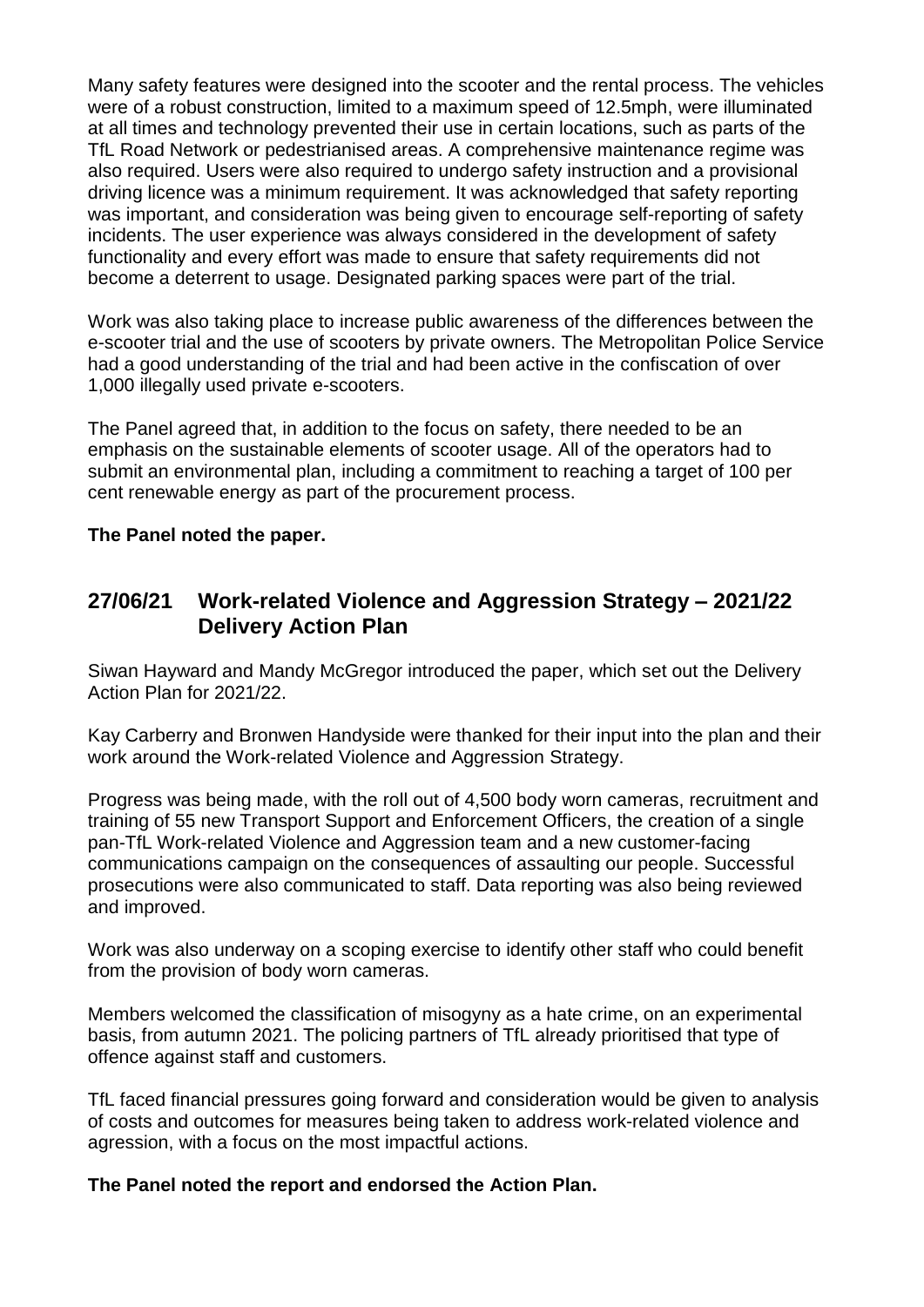# **28/06/21 Human Resources Quarterly Report**

Tricia Wright introduced the item, which provided an overview on key Human Resources led activities and statistics for the period of March – June 2021.

Work continued to be focussed on the support of staff through the coronavirus pandemic recovery phase and looking ahead. The Future Ways of Working programme had developed a roadmap for the return of staff to offices, which was covered in detail in a paper elsewhere on the agenda (Minute 29/06/21).

The Scorecard Targets for 2021/22 were centred around improving engagement and embedding an inclusive culture, as well as staff health and wellbeing.

The new Diversity and Inclusion Director, Marcia Williams, would join TfL on 5 July 2021. An update on diversity and inclusion would be provided to the next meeting of the Panel. **[Action: Tricia Wright / Marcia Williams]**

Every effort was being made to be open and transparent in engagement with staff, particularly with regard to communications on TfL's financing arrangements. Ongoing dialogue took place with the trade unions and staff had several different communication channels available. Staff were being actively encouraged to talk to each other and make use of services available in the Employee Assistance Programme.

A total of 87 graduates and apprentices had been recruited in the year and planning was underway for the 2022 intake. Outreach activity had commenced to support recruitment.

The Covid-19 Special Recognition awards scheme had provided a number of awards to teams and individuals for their contributions during this difficult period. The scheme applied to directly employed staff. Andy Lord had written to the Chief Executive of ABM, London Underground's cleaning contractor, to request that his thanks be passed on to its staff. Andy Lord would confirm if ABM operated a similar awards scheme for its employees. **[Action: Andy Lord]**

The Panel would receive an update on the training of line managers at a future meeting. **[Action: Tricia Wright]**

#### **The Panel noted the report.**

#### **29/06/21 TfL New Ways of Working programme**

Tricia Wright and Ben Plowden introduced the paper, which provided an update on the New Ways of Working (NWOW) programme.

The safety and wellbeing of staff and supplier staff was of paramount importance. The approach being used was building on work on hybrid working that had commenced prior to the coronavirus pandemic. A hybrid model would help achieve efficiencies and drive a more flexible and agile approach to working. Feedback from staff had also shown there was an appetite for continued home and hybrid working.

Risk Assessments and an Equality Impact Assessment had been undertaken and staff would be well supported during the transition.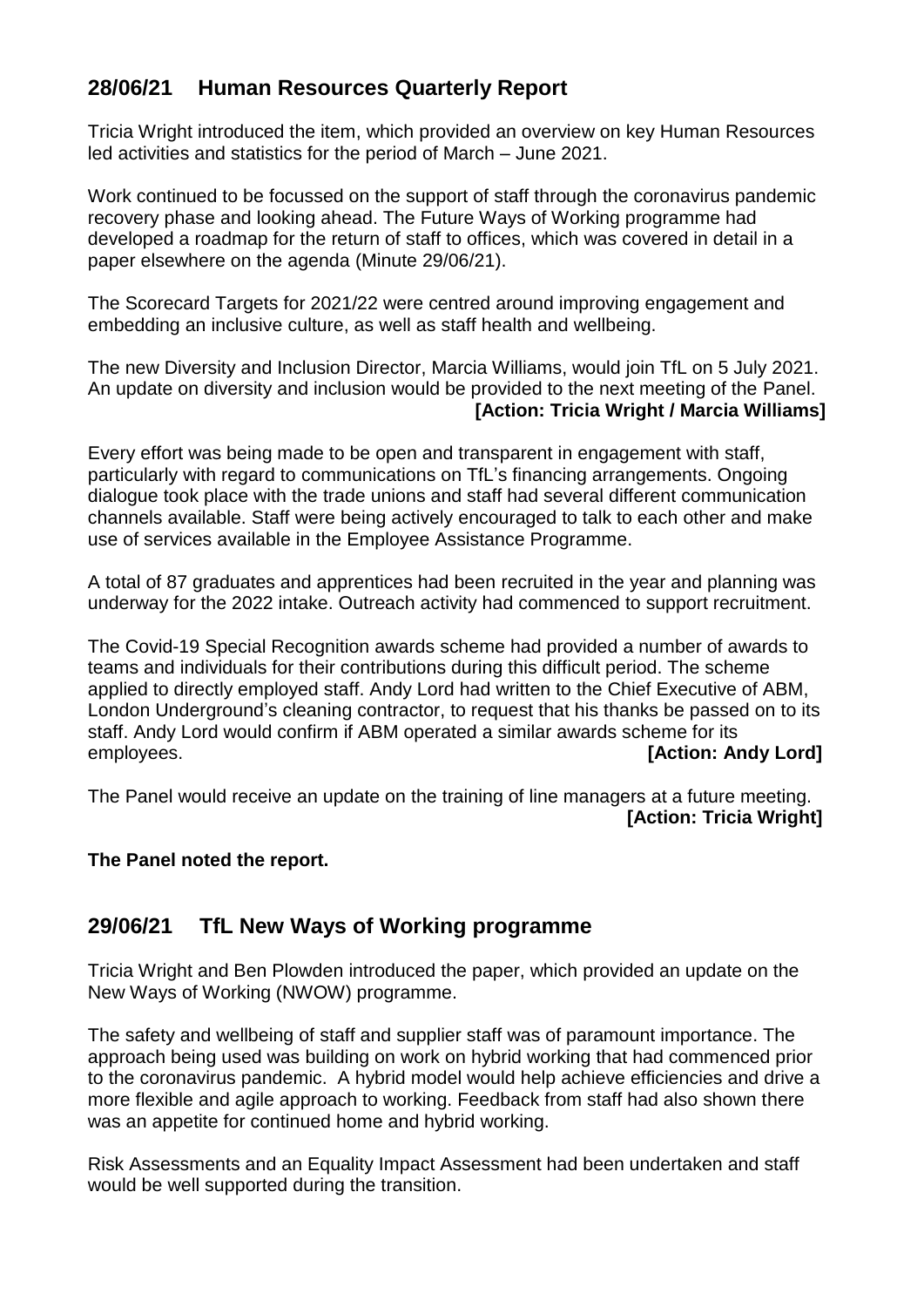Staff who wished to work in the office, due to personal circumstances, were able to do so. In addition to the current office sites, local hubs were being proposed that would allow staff to work outside their home environment but without the need to travel to their base office. The benefits of working with colleagues in a work environment were recognised and staff health and wellbeing relating to working environment was monitored.

#### **The Panel noted the report.**

# **30/06/21 Responsible Procurement**

Paul Kiteley and Matt Galvin introduced the paper, which set out the Modern Slavery Statement and the activities relating to responsible procurement. The Modern Slavery Statement would be presented to the Board at its meeting on 28 July 2021.

TfL worked with the functional bodies and industry colleagues to share best practice and review government tools to support monitoring of Modern Slavery Statements. It had also worked with suppliers on the areas of key risks.

It was acknowledged that supply chain transparency was challenging in some areas, such as electronics. TfL collaborated with partner organisations including the Ethical Trading Initiative and Electronics Watch to progress due diligence issues, such as the treatment of Uyghur Muslims in China, in its supply chains. Where risks were identified, TfL worked with its supply chain to address these and ensure safe sources were used.

Members requested more regular updates on TfL's responsible procurement activities and its linkages to sustainability. *CONDER 18* **EXECUTE: [Action: Paul Kiteley]** 

#### **The Panel noted the report.**

# **31/06/21 Enterprise Risk Update – Major Safety, Health or Environmental Incident or Crisis (ER1)**

Lilli Matson and Stuart Reid introduced the item, which provided an update on the status of TfL's Safety, Health and Environment risks, the associated actions and the Enterprise Risk template.

The framework of the risk was presented to the Panel at its meeting on 4 November 2020 and had since been rationalised and a new cycle initiated. The risk had not changed significantly. It was an amalgamation of safety, health and environmental risks, which had been brought together to recognise that a catastrophic safety or environmental event posed an existential risk.

The assessment of the risk was categorised as 'requires improvement'. Many of the controls that were previously set out were underway or due for completion. The assurance process was being digitised to make the process easier to apply and to enable better extraction of data. The Corporate Environment Plan was under development, the Vision Zero programme was being refreshed and coronavirus pandemic controls were in place and lessons learnt activities were taking place across the organisation. The improvement plan would be reported back to the Panel in due course.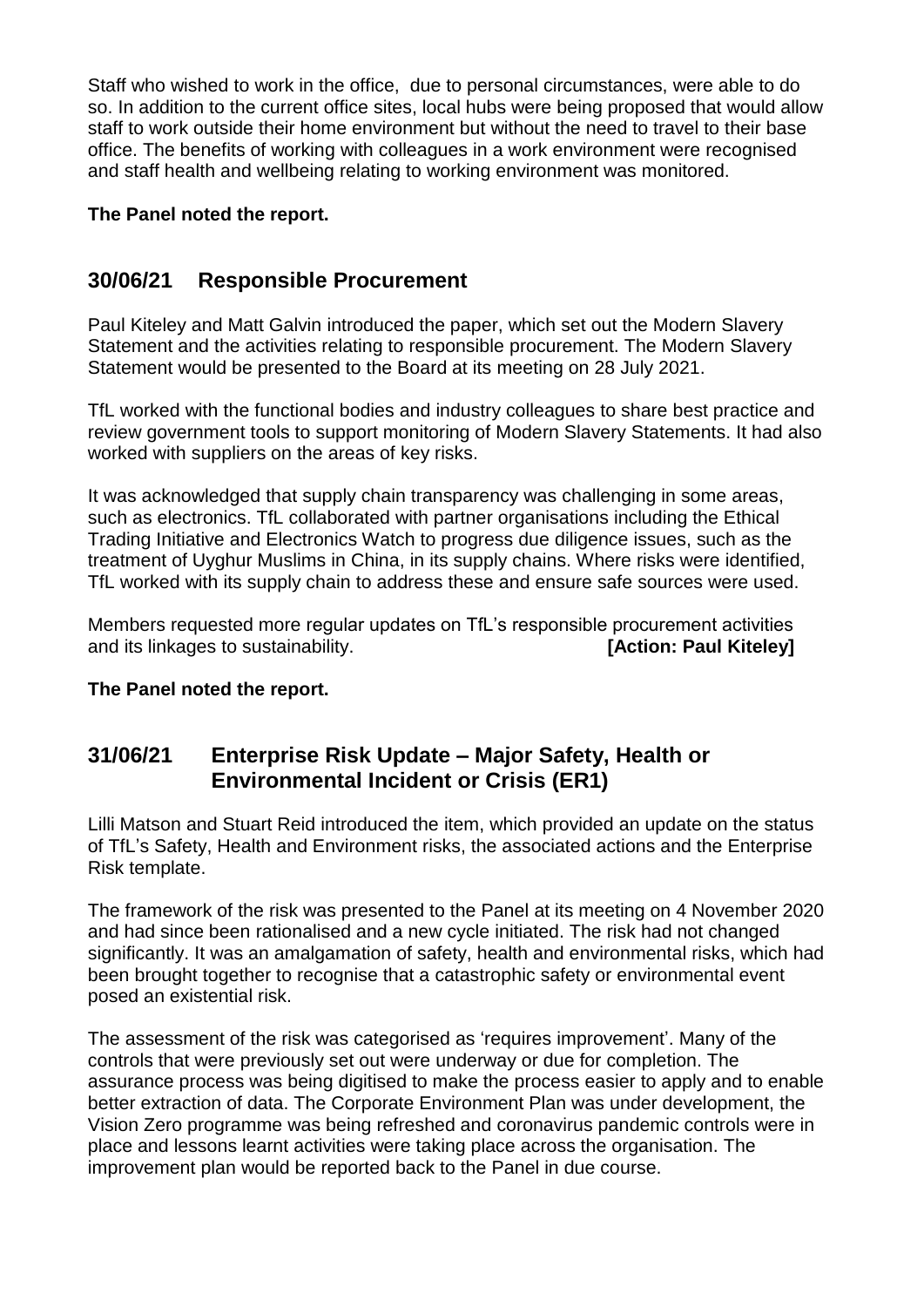Members noted that the Audit and Assurance Committee maintained an overview of the management of Enterprise Risks and had requested a further all-Member discussion on risks later in the year. The date for the discussion would be brought forward if possible. **[Action: Howard Carter]**

**The Panel noted the paper and the supplementary information on Part 2 of the agenda.**

# **32/06/21 Enterprise Risk Update – Protecting the Wellbeing of TfL's Workforce (ER2)**

Tricia Wright introduced the item, which provided an update on the management of the risk relating to Protecting the Wellbeing of TfL's Workforce.

The risk was presented to the Panel at its meeting on 4 November 2020, however it had evolved during the coronavirus pandemic. The Human Resources directorate worked closely with the Safety, Health and Environment directorate to identify the risk.

The assessment of the risk was categorised as 'requires improvement' due to the continual impacts of the coronavirus pandemic to the organisation.

**The Panel noted the paper and the supplementary information on Part 2 of the agenda.**

## **33/06/21 Members' Suggestions for Future Discussion Items**

Howard Carter introduced the item. There were no further items to add to the forward plan other than those discussed earlier in the meeting.

**The Panel noted the paper.**

# **34/06/21 Any Other Business the Chair Considers Urgent**

There was no urgent business.

#### **35/06/21 Date of Next Meeting**

The next scheduled meeting of the Panel would be held on Tuesday 14 September 2021 at 10.00am.

# **36/06/21 Exclusion of the Press and Public**

The Panel agreed to exclude the press and public from the meeting, in accordance with paragraph 3 of Schedule 12A to the Local Government Act 1972 (as amended), when it considered the exempt information in relation to the items on: Enterprise Risk Update - Major Safety, Health or Environmental Incident or Crisis (ER1); and Enterprise Risk Update - Protecting the Wellbeing of TfL's Workforce (ER2).